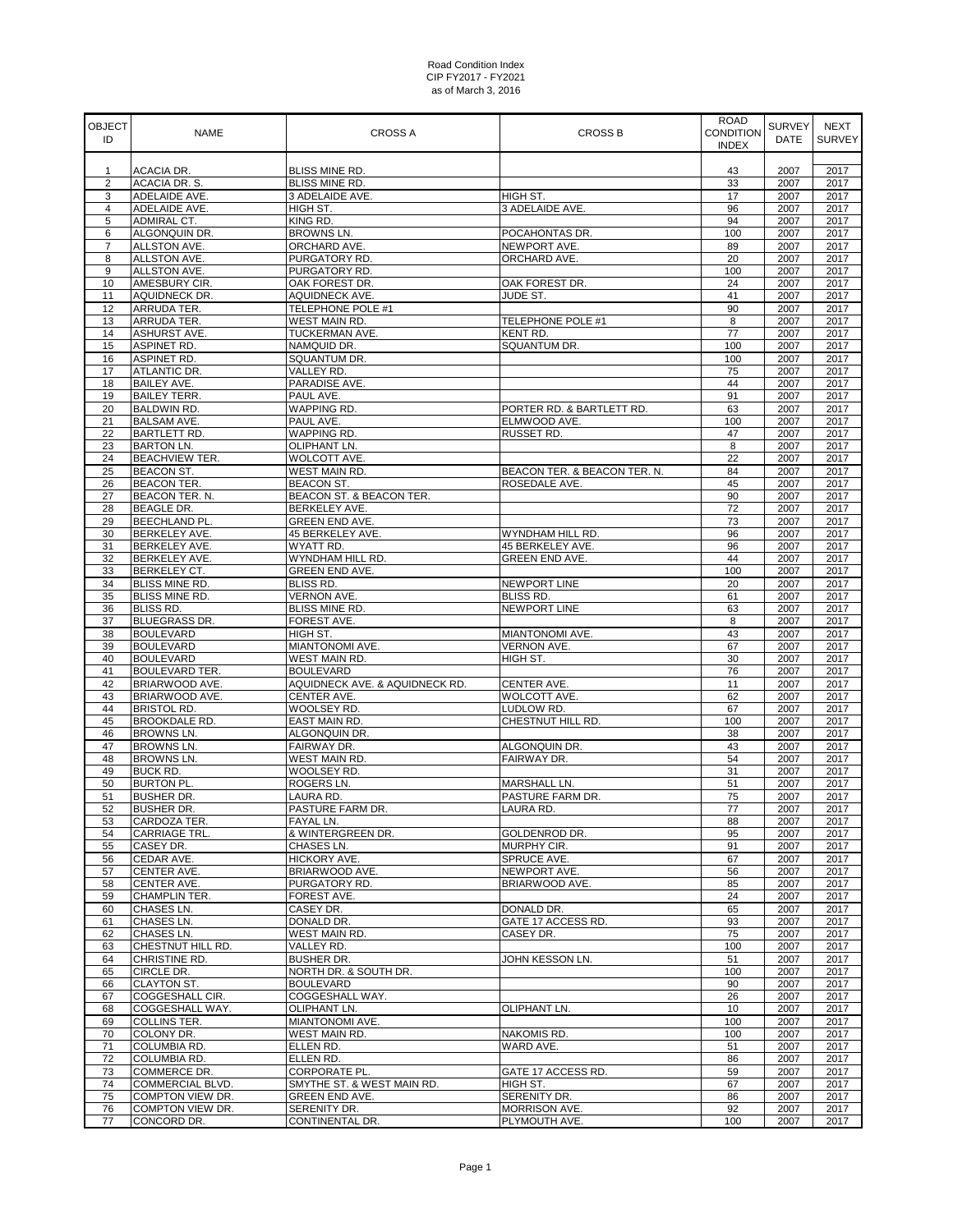| <b>OBJECT</b><br>ID | <b>NAME</b>                                  | <b>CROSS A</b>                             | <b>CROSS B</b>                      | <b>ROAD</b><br>CONDITION<br><b>INDEX</b> | <b>SURVEY</b><br><b>DATE</b> | <b>NEXT</b><br><b>SURVEY</b> |
|---------------------|----------------------------------------------|--------------------------------------------|-------------------------------------|------------------------------------------|------------------------------|------------------------------|
| 78                  | CONNECTICUT AVE.                             | RACE ST.                                   | MASSACHUSETTS AVE.                  | 65                                       | 2007                         | 2017                         |
| 79                  | CONTINENTAL DR.                              | CONCORD DR.                                | GREEN END AVE.                      | 100                                      | 2007                         | 2017                         |
| 80                  | CORDEIRO TER.                                | THIRD BEACH RD.                            |                                     | 100                                      | 2007                         | 2017                         |
| 81<br>82            | <b>CORPORATE PL.</b><br><b>CORPORATE PL.</b> | COMMERCE DR.<br>COMMERCE DR.               | Right at sign<br>Left at sign       | 45<br>45                                 | 2007<br>2010                 | 2017<br>2018                 |
| 83                  | <b>COWS PATH</b>                             | WEST VIEW RD.                              | ROGERS LN.                          | 90                                       | 2010                         | 2018                         |
| 84                  | CRESCENT RD.                                 | PURGATORY RD.                              | AQUIDNECK RD. & AQUIDNECK AVE       | 15                                       | 2010                         | 2018                         |
| 85                  | CREST ST.                                    | PURGATORY RD.                              | TUCKERMAN AVE. & ESPLANADE          | 100                                      | 2010                         | 2018                         |
| 86                  | CREST ST. S.                                 | TUCKERMAN AVE.                             | HOOVER RD.                          | 100                                      | 2010                         | 2018                         |
| 87                  | DEBBIE RD.                                   | PASTURE FARM DR.                           | <b>BUSHER DR.</b>                   | 65                                       | 2010                         | 2018                         |
| 88                  | DEXTER CT.                                   | DEXTER ST.                                 |                                     | 84                                       | 2010                         | 2018                         |
| 89                  | <b>DEXTER ST.</b>                            | <b>WEST MAIN RD.</b>                       | DEXTER CT.                          | 99                                       | 2010                         | 2018                         |
| 90<br>91            | DONALD DR.<br>DRAPER AVE.                    | CASEY DR.<br>RESERVOIR RD.                 | MURPHY CIR.<br><b>WAYSIDE AVE.</b>  | 100<br>76                                | 2010<br>2010                 | 2018<br>2018                 |
| 92                  | DUDLEY AVE.                                  | <b>WEST MAIN RD.</b>                       | TOWARDS PHELPS RD.                  | 78                                       | 2010                         | 2018                         |
| 93                  | DUDLEY AVE.                                  | WEST MAIN RD.                              | <b>TOWARDS NEWPORT</b>              | 81                                       | 2010                         | 2018                         |
| 94                  | DUDLEY AVE. N.                               | DUDLEY AVE. & DUDLEY AVE. S.               | PHELPS RD.                          | 99                                       | 2010                         | 2018                         |
| 95                  | DUDLEY AVE. S.                               | DUDLEY AVE. N. & DUDLEY AVE.               | PHELPS RD.                          | 72                                       | 2010                         | 2018                         |
| 96                  | <b>EASTON TER.</b>                           | ALLSTON AVE.                               | 11 EASTON TER.                      | 22                                       | 2010                         | 2018                         |
| 97                  | EASTON TER.                                  |                                            | WOLCOTT AVE.                        | 100                                      | 2010                         | 2018                         |
| 98                  | <b>EASTON WAY</b>                            | PURGATORY RD.                              |                                     | 40                                       | 2010                         | 2018                         |
| 99<br>100           | ELIZABETH LN.<br>ELLEN RD.                   | GREEN END AVE.<br>WARD AVE.                | COLUMBIA RD.                        | 100<br>42                                | 2010<br>2010                 | 2018<br>2018                 |
| 101                 | ELLERY AVE.                                  | PURGATORY RD.                              | NEWPORT AVE.                        | 20                                       | 2010                         | 2018                         |
| 102                 | ELMWOOD AVE.                                 | WEST MAIN RD.                              | HIGH ST.                            | 93                                       | 2010                         | 2018                         |
| 103                 | <b>ENTERPRISE CTR.</b>                       | EAST MAIN RD.                              |                                     | 46                                       | 2010                         | 2018                         |
| 104                 | <b>ESPLANADE</b>                             | TUCKERMAN AVE.                             | TUCKERMAN AVE. & CREST ST.          | 100                                      | 2010                         | 2018                         |
| 105                 | <b>EVELIN CIRCLE</b>                         | JOHN KESSON LN.                            | JOHN KESSON LN.                     | 94                                       | 2010                         | 2018                         |
| 106                 | <b>EVERETT ST.</b>                           |                                            |                                     | 94                                       | 2010                         | 2018                         |
| 107                 | <b>EVERGREEN AVE.</b>                        |                                            |                                     | 100                                      | 2010                         | 2018                         |
| 108                 | FAIRVIEW AVE.                                | HILLTOP AVE.                               | <b>BOULEVARD</b>                    | 69                                       | 2010                         | 2018                         |
| 109<br>110          | <b>FARNUM TERR</b><br><b>FAYAL LN.</b>       | MIANTONOMI AVE.<br>MITCHELLS LN.           |                                     | $\mathbf 0$<br>86                        | 2010<br>2010                 | 2018<br>2018                 |
| 111                 | FENNER AVE.                                  | MIANTONOMI AVE.                            | VERNON AVE.                         | 18                                       | 2010                         | 2018                         |
| 112                 | FENNER AVE.                                  | <b>VERNON AVE.</b>                         |                                     | 60                                       | 2010                         | 2018                         |
| 113                 | FENNER AVE. N.                               | <b>BOULEVARD</b>                           | MIANTONOMI AVE.                     | $\mathbf{1}$                             | 2010                         | 2018                         |
| 114                 | FOREST AVE.                                  | AIRPORT RD.                                | EAST MAIN RD.                       | 100                                      | 2010                         | 2018                         |
| 115                 | FOREST AVE.                                  | WEST MAIN RD.                              | AIRPORT RD.                         | 100                                      | 2010                         | 2018                         |
| 116                 | FRANCISCO DR.                                | FOREST AVE.                                |                                     | 99                                       | 2010                         | 2018                         |
| 117                 | FREEBORN ST.                                 | MIANTONOMI AVE.                            |                                     | 84                                       | 2010                         | 2018                         |
| 118<br>119          | GAE ST.<br>GIBSON RD.                        | PARK DR.<br><b>BLISS RD.</b>               | AQUIDNECK DR.<br>SHERWOOD RD.       | 35<br>60                                 | 2010<br>2010                 | 2018<br>2018                 |
| 120                 | <b>GOLDENROD DR.</b>                         | VALLEY RD.                                 |                                     | 99                                       | 2010                         | 2018                         |
| 121                 | GOSSET'S TURN DR.                            | <b>GREEN LN.</b>                           | <b>SAMSON LN.</b>                   | 15                                       | 2010                         | 2018                         |
| 122                 | GOSSET'S TURN DR.                            | SAMSON LN.                                 | <b>GREEN LN.</b>                    | 100                                      | 2010                         | 2018                         |
| 123                 | GRANADA TER.                                 | EVERETT ST.                                | WILLOW AVE.                         | 100                                      | 2010                         | 2018                         |
| 124                 | GREEN END AVE.                               | AQUIDNECK AVE.                             | VALLEY RD.                          | 36                                       | 2010                         | 2018                         |
| 125                 | GREEN END AVE.                               | PARADISE AVE. & BERKELEY AVE.              | SPRUCE AVE.                         | 65                                       | 2010                         | 2018                         |
| 126                 | GREEN END AVE.                               | PARADISE AVE. & BERKELEY AVE.              | AQUIDNECK AVE.                      | 48                                       | 2010                         | 2018                         |
| 127                 | GREEN END AVE.                               | SPRUCE AVE.<br>THIRD BEACH RD.             | THIRD BEACH RD.                     | 89                                       | 2010                         | 2018                         |
| 128<br>129          | GREEN END AVE.<br><b>GREEN END AVE.</b>      | VALLEY RD.                                 | INDIAN AVE.<br><b>BLISS MINE RD</b> | 43<br>59                                 | 2010<br>2010                 | 2018<br>2018                 |
| 130                 | <b>GREEN LN.</b>                             | GOSSET'S TURN DR.                          | GOSSET'S TURN DR.                   | 65                                       | 2010                         | 2018                         |
| 131                 | <b>GREEN LN.</b>                             | GOSSET'S TURN DR.                          | J H DWYER DR.                       | 66                                       | 2010                         | 2018                         |
| 132                 | <b>GREEN LN.</b>                             | J H DWYER DR.                              | PURITAN DR.                         | 62                                       | 2010                         | 2018                         |
| 133                 | <b>GREEN LN.</b>                             | WEST MAIN RD.                              | GOSSET'S TURN DR.                   | 65                                       | 2010                         | 2018                         |
| 134                 | <b>GRIFFIN RD.</b>                           | WEDGEWOOD DR.                              | VALLEY RD.                          | 55                                       | 2010                         | 2018                         |
| 135                 | GUNNING CT.                                  | AQUIDNECK AVE.                             |                                     | 37                                       | 2010                         | 2018                         |
| 136                 | HALSEY AVE.                                  | MAPLE AVE.                                 | KING RD.                            | 100                                      | 2010                         | 2018                         |
| 137<br>138          | <b>HAMMERLUND WAY</b><br>HANGING ROCK RD.    | JOHNNY CAKE HILL RD.<br>SACHUEST POINT RD. | THIRD BEACH RD.                     | 100<br>61                                | 2010<br>2010                 | 2018<br>2018                 |
| 139                 | HARBOR VIEW CT.                              | MAPLE AVE.                                 |                                     | 90                                       | 2010                         | 2018                         |
| 140                 | HART ST.                                     | <b>WEST MAIN RD.</b>                       | KING RD.                            | 100                                      | 2010                         | 2018                         |
| 141                 | HARVEST RD.                                  | WEST VIEW RD.                              |                                     | 100                                      | 2010                         | 2018                         |
| 142                 | HARVEY RD.                                   | GREEN END AVE.                             | WARD ST.                            | 11                                       | 2010                         | 2018                         |
| 143                 | HAYMAKER RD.                                 | VALLEY RD.                                 |                                     | 100                                      | 2010                         | 2018                         |
| 144                 | <b>HEMLOCK ST.</b>                           | CEDAR ST.                                  | SPRUCE AVE.                         | 97                                       | 2010                         | 2018                         |
| 145                 | HICKORY AVE.                                 | SPRUCE AVE.                                |                                     | 96                                       | 2010                         | 2018                         |
| 146                 | HIGH MEADOW CT.                              | WEST VIEW RD.                              |                                     | 96                                       | 2010                         | 2018                         |
| 147<br>148          | HIGH ST.<br>HIGH ST.                         | COMMERCIAL BLVD.<br>PAUL AVE.              | PAUL AVE.<br><b>BOULEVARD</b>       | 13<br>13                                 | 2010<br>2010                 | 2018<br>2018                 |
| 149                 | <b>HILLTOP AVE.</b>                          | <b>BOULEVARD</b>                           |                                     | 86                                       | 2010                         | 2018                         |
| 150                 | HOMESTEAD PL.                                | HONEYMAN AVE.                              |                                     | 76                                       | 2010                         | 2018                         |
| 151                 | HONEYMAN AVE.                                | GREEN END AVE.                             | WARD AVE.                           | 6                                        | 2010                         | 2018                         |
| 152                 | HOOVER RD.                                   | WOLCOTT AVE.                               | TUCKERMAN AVE.                      | 100                                      | 2010                         | 2018                         |
| 153                 | HOWLAND AVE.                                 | THIRD BEACH RD.                            |                                     | 26                                       | 2010                         | 2018                         |
| 154                 | HUNT LN.                                     | TALLEY HO CT.                              | <b>BEAGLE DR.</b>                   | 61                                       | 2010                         | 2018                         |
| 155                 | ICHABOD LN.                                  | RESTMERE TER.                              |                                     | 100                                      | 2010                         | 2018                         |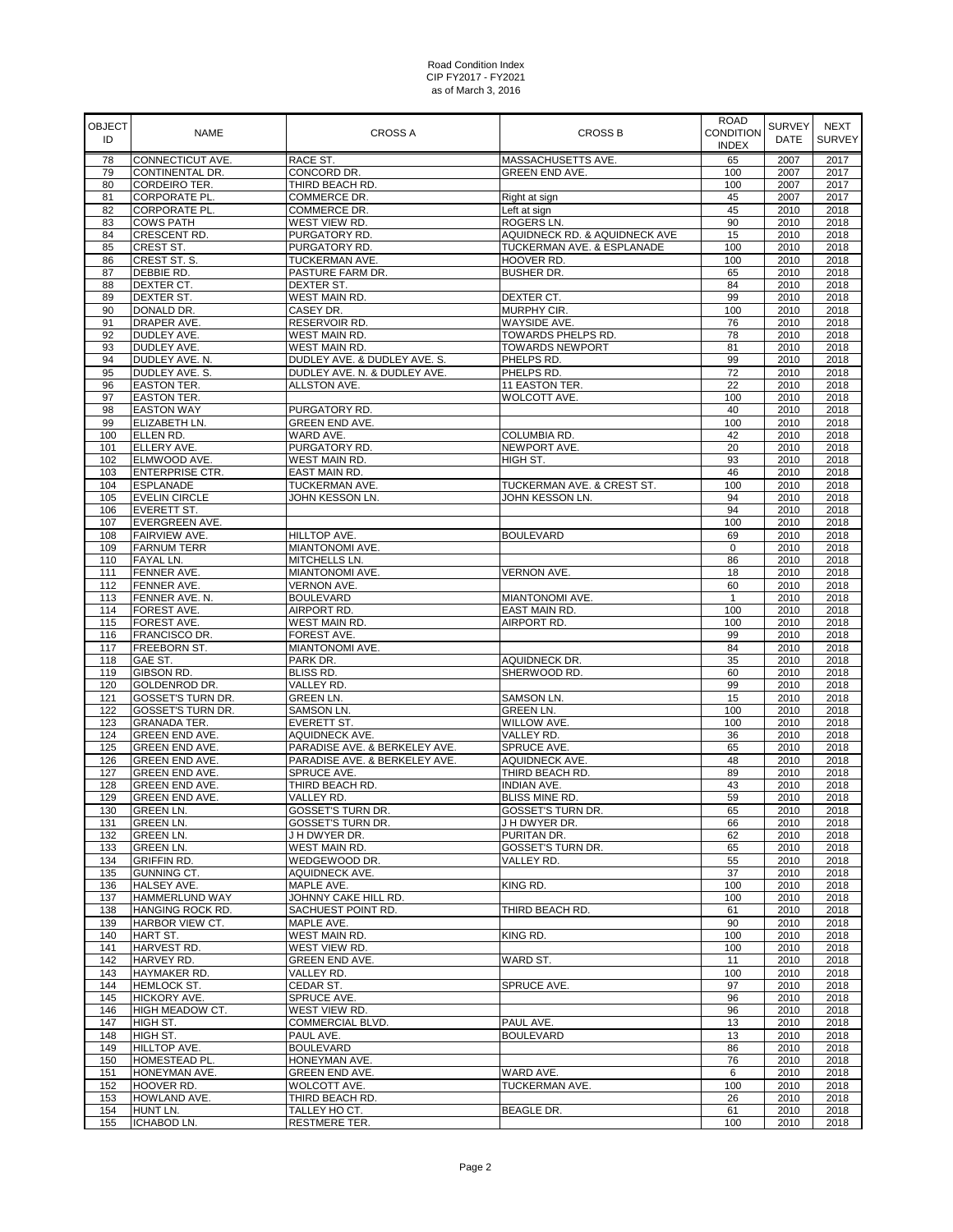| <b>OBJECT</b><br>ID | <b>NAME</b>                                 | <b>CROSS A</b>                      | <b>CROSS B</b>                         | <b>ROAD</b><br><b>CONDITION</b><br><b>INDEX</b> | <b>SURVEY</b><br><b>DATE</b> | <b>NEXT</b><br><b>SURVEY</b> |
|---------------------|---------------------------------------------|-------------------------------------|----------------------------------------|-------------------------------------------------|------------------------------|------------------------------|
| 156                 | <b>INDIAN AVE.</b>                          | GREEN END AVE.                      | PORTSMOUTH TOWN LINE                   | 80                                              | 2010                         | 2018                         |
| 157                 | <b>INDIAN AVE.</b>                          | THIRD BEACH RD.                     | GREEN END AVE.                         | 91                                              | 2010                         | 2018                         |
| 158                 | <b>INDIAN HILL CIR.</b>                     | INDIAN HILL RD.                     | <b>INDIAN HILL RD.</b>                 | 55                                              | 2010                         | 2018                         |
| 159<br>160          | <b>INDIAN HILL RD.</b><br><b>ISLAND DR.</b> | GREEN END AVE.<br>EAST MAIN RD.     |                                        | 66<br>97                                        | 2010<br>2010                 | 2018<br>2018                 |
| 161                 | J H DWYER DR.                               | GREEN LN.                           |                                        | 100                                             | 2010                         | 2018                         |
| 162                 | JACOME WAY                                  | SILVA LN.                           |                                        | 93                                              | 2010                         | 2018                         |
| 163                 | JAMES FRANCIS TER.                          | OLIPHANT LN.                        |                                        | 69                                              | 2010                         | 2018                         |
| 164                 | JAMES ST.                                   | KANE AVE.                           | WOLCOTT AVE.                           | 100                                             | 2010                         | 2018                         |
| 165                 | JEAN ST.                                    | ROY AVE. & JEAN TER.                | PHILIPS AVE.                           | 97                                              | 2010                         | 2018                         |
| 166                 | JEAN ST.                                    | ROGERS LN.                          |                                        | 81                                              | 2010                         | 2018                         |
| 167                 | <b>JEAN TER.</b>                            | ROY AVE. & JEAN ST.<br>OLIPHANT LN. |                                        | 47<br>32                                        | 2010                         | 2018                         |
| 168<br>169          | JEPSON LN.<br>JIB CT.                       |                                     | ATLANTIC DR.                           | 93                                              | 2010<br>2010                 | 2018<br>2018                 |
| 170                 | JOHN CLARKE RD.                             | AQUIDNECK AVE.                      | SILVA LN.                              | 93                                              | 2010                         | 2018                         |
| 171                 | JOHN CLARKE RD.                             | SILVA LN.                           | JOHNNY CAKE HILL RD.                   | 93                                              | 2010                         | 2018                         |
| 172                 | JOHN KESSON LN.                             | <b>EVELIN CIRCLE</b>                | CHRISTINE RD.                          | 96                                              | 2010                         | 2018                         |
| 173                 | JOHN KESSON LN.                             | WEST MAIN RD.                       | <b>EVELIN CIRCLE</b>                   | 83                                              | 2010                         | 2018                         |
| 174                 | JOHNNY CAKE HILL RD.                        | VALLEY RD.                          |                                        | 93                                              | 2010                         | 2018                         |
| 175                 | JUDE ST.                                    | AQUIDNECK DR.                       | PARK DR.                               | 37                                              | 2010                         | 2018                         |
| 176<br>177          | JUDITH CT.<br>KANE AVE.                     | ROY AVE.<br>PURGATORY RD.           | TUCKERMAN AVE.                         | 78<br>92                                        | 2010<br>2010                 | 2018<br>2018                 |
| 178                 | KAY BLVD.                                   | BLISS RD.                           |                                        | 85                                              | 2010                         | 2018                         |
| 179                 | KENT RD.                                    | ASHURST AVE.                        |                                        | 96                                              | 2010                         | 2018                         |
| 180                 | KING RD.                                    | MAPLE AVE.                          | HALSEY AVE.                            | 85                                              | 2010                         | 2018                         |
| 181                 | LAURA RD.                                   | <b>BUSHER DR.</b>                   | PASTURE FARM DR.                       | 58                                              | 2010                         | 2018                         |
| 182                 | LIGHTHOUSE VIEW DR.                         | COMPTON VIEW DR.                    | COMPTON VIEW DR.                       | 84                                              | 2010                         | 2018                         |
| 183                 | <b>LINDEN ST.</b>                           | EVERGREEN AVE.                      | ELMWOOD AVE.                           | 100                                             | 2010                         | 2018                         |
| 184                 | LIVINGSTON PL.                              | VERNON AVE.                         |                                        | 20                                              | 2010                         | 2018                         |
| 185<br>186          | LONGMEADOW AVE.<br>LORING ST.               | VALLEY RD.<br>RESERVOIR RD.         | <b>WAYSIDE AVE.</b>                    | 100<br>49                                       | 2010<br>2010                 | 2018<br>2018                 |
| 187                 | LUDLOW RD.                                  | WOOLSEY RD.                         | <b>BUCK RD.</b>                        | 34                                              | 2010                         | 2018                         |
| 188                 | LUDLOW TER.                                 |                                     | LUDLOW RD.                             | 76                                              | 2010                         | 2018                         |
| 189                 | MAIDFORD RIVER RD.                          | PROSPECT AVE.                       |                                        | 24                                              | 2010                         | 2018                         |
| 190                 | MALONEY LN.                                 | WOLCOTT AVE.                        |                                        | 65                                              | 2010                         | 2018                         |
| 191                 | MAPLE AVE.                                  | WEST MAIN RD.                       | PAQUIN PL.                             | 80                                              | 2010                         | 2018                         |
| 192                 | <b>MAPLE TERR.</b>                          | MAPLE AVE.                          |                                        | 100                                             | 2010                         | 2018                         |
| 193                 | MAPLEWOOD RD.                               | WEST MAIN RD.                       |                                        | 83                                              | 2010                         | 2018                         |
| 194<br>195          | <b>MARSHALL LN.</b><br><b>MARSHALL LN.</b>  | <b>BURTON PL.</b><br>WEST MAIN RD.  | PHILIPS AVE.<br><b>BURTON PL.</b>      | 75<br>61                                        | 2010<br>2010                 | 2018<br>2018                 |
| 196                 | MASSACHUSETTS AVE.                          | RACE ST.                            | CONNECTICUT AVE.                       | 66                                              | 2010                         | 2018                         |
| 197                 | MAST CT.                                    | ATLANTIC DR.                        |                                        | 72                                              | 2010                         | 2018                         |
| 198                 | MEADOW LN.                                  | EAST MAIN RD.                       |                                        | 57                                              | 2010                         | 2018                         |
| 199                 | MIANTONOMI AVE.                             | <b>BOULEVARD</b>                    | PHELPS RD.                             | 89                                              | 2010                         | 2018                         |
| 200                 | MIANTONOMI AVE.                             | <b>PHELPS</b>                       | <b>WEST MAIN RD</b>                    | 85                                              | 2010                         | 2018                         |
| 201                 | MIANTONOMI AVE.                             | GREEN END AVE.                      | <b>BOULEVARD</b>                       | 85                                              | 2010                         | 2018                         |
| 202                 | MILLER ST.                                  | BAILEY AVE.                         |                                        | 64                                              | 2010                         | 2018                         |
| 203<br>204          | MITCHELLS LN.                               | EAST MAIN RD.                       | PILGRIM LN.                            | 55                                              | 2010                         | 2018                         |
| 205                 | MITCHELLS LN.<br>MITCHELLS LN.              | FAYAL LN.<br>PILGRIM LN.            | WYATT RD.<br><b>FAYAL LN.</b>          | 46<br>44                                        | 2010<br>2010                 | 2018<br>2018                 |
| 206                 | MITCHELLS LN.                               | WYATT RD.                           | THIRD BEACH RD, & WAPPING RD.          | 66                                              | 2010                         | 2018                         |
| 207                 | MIXTER ST.                                  | MAPLE AVE.                          |                                        | 100                                             | 2010                         | 2018                         |
| 208                 | <b>MORRISON AVE.</b>                        | <b>AQUIDNECK AVE.</b>               | <b>GREEN END AVE.</b>                  | 12                                              | 2010                         | 2018                         |
| 209                 | MOY CT.                                     | JEPSON LN.                          |                                        | 83                                              | 2010                         | 2018                         |
| 210                 | MURPHY CIR.                                 | DONALD DR.                          | CASEY DR.                              | 100                                             | 2010                         | 2018                         |
| 211                 | NAKOMIS RD.                                 | SQUANTUM DR.                        | COLONY DR.                             | 100                                             | 2010                         | 2018                         |
| 212                 | NAMQUID DR.<br>NAMQUID DR.                  | <b>WEETAMOE RD.</b><br>WEETAMOE RD. | ASPINET RD.<br>POCONO RD.              | 100<br>100                                      | 2010<br>2010                 | 2018                         |
| 213<br>214          | <b>NEWMAN RD</b>                            | AQUIDNECK AVE.                      |                                        | 21                                              | 2010                         | 2018<br>2018                 |
| 215                 | NEWPORT AVE.                                | AQUIDNECK AVE.                      | WOLCOTT AVE.                           | 86                                              | 2010                         | 2018                         |
| 216                 | NICHOLSON CRES.                             | BOULEVARD & BOULEVARD TER.          | <b>BOULEVARD</b>                       | 99                                              | 2010                         | 2018                         |
| 217                 | NORTH DR.                                   | EAST MAIN RD.                       | CIRCLE DR. & SOUTH DR.                 | 100                                             | 2010                         | 2018                         |
| 218                 | OAK FOREST DR.                              | OLIPHANT LN.                        | AMESBURY CIR.                          | 43                                              | 2010                         | 2018                         |
| 219                 | OAK ST.                                     | EVERGREEN AVE.                      | ELMWOOD AVE.                           | 100                                             | 2010                         | 2018                         |
| 220                 | OAKVIEW TER.                                | FOREST AVE.                         |                                        | 90                                              | 2010                         | 2018                         |
| 221<br>222          | OAKWOOD RD.<br>OCEANVIEW DR.                | WEST MAIN RD.                       | WOOD RD. & WOOD TER.<br>AQUIDNECK AVE. | 97<br>74                                        | 2010<br>2010                 | 2018<br>2018                 |
| 223                 | O'DONNELL RD.                               | AQUIDNECK AVE.<br>O'DONNELL WAY     | PURGATORY RD.                          | 88                                              | 2010                         | 2018                         |
| 224                 | <b>O'DONNELL WAY</b>                        | WOLCOTT AVE.                        | KANE AVE.                              | 89                                              | 2010                         | 2018                         |
| 225                 | <b>OLD FARM WAY</b>                         | WEST VIEW RD.                       |                                        | 87                                              | 2010                         | 2018                         |
| 226                 | OLD MILL LN.                                | WAPPING RD.                         |                                        | 89                                              | 2010                         | 2018                         |
| 227                 | OLIPHANT LN.                                | JEPSON LN.                          | EAST MAIN RD.                          | 33                                              | 2010                         | 2018                         |
| 228                 | OLIPHANT LN.                                | WEST MAIN RD.                       | JEPSON LN.                             | 49                                              | 2010                         | 2018                         |
| 229                 | <b>OLIVE WAY</b>                            | GOSSET'S TURN DR.                   | SAMSON LN.                             | 19                                              | 2010                         | 2018                         |
| 230                 | ORCHARD AVE.                                | ELLERY AVE.                         | <b>ALLSTON AVE.</b>                    | 46                                              | 2010                         | 2018                         |
| 231<br>232          | ORCHARD AVE.<br>ORVILLE DR.                 | WOLCOTT AVE.<br>CASEY DR.           | CENTER AVE.<br>MURPHY CIR.             | 74<br>99                                        | 2010<br>2010                 | 2018<br>2018                 |
| 233                 | OSAGE DR.                                   | POCAHONTAS DR.                      | POCAHONTAS DR.                         | 100                                             | 2010                         | 2018                         |
|                     |                                             |                                     |                                        |                                                 |                              |                              |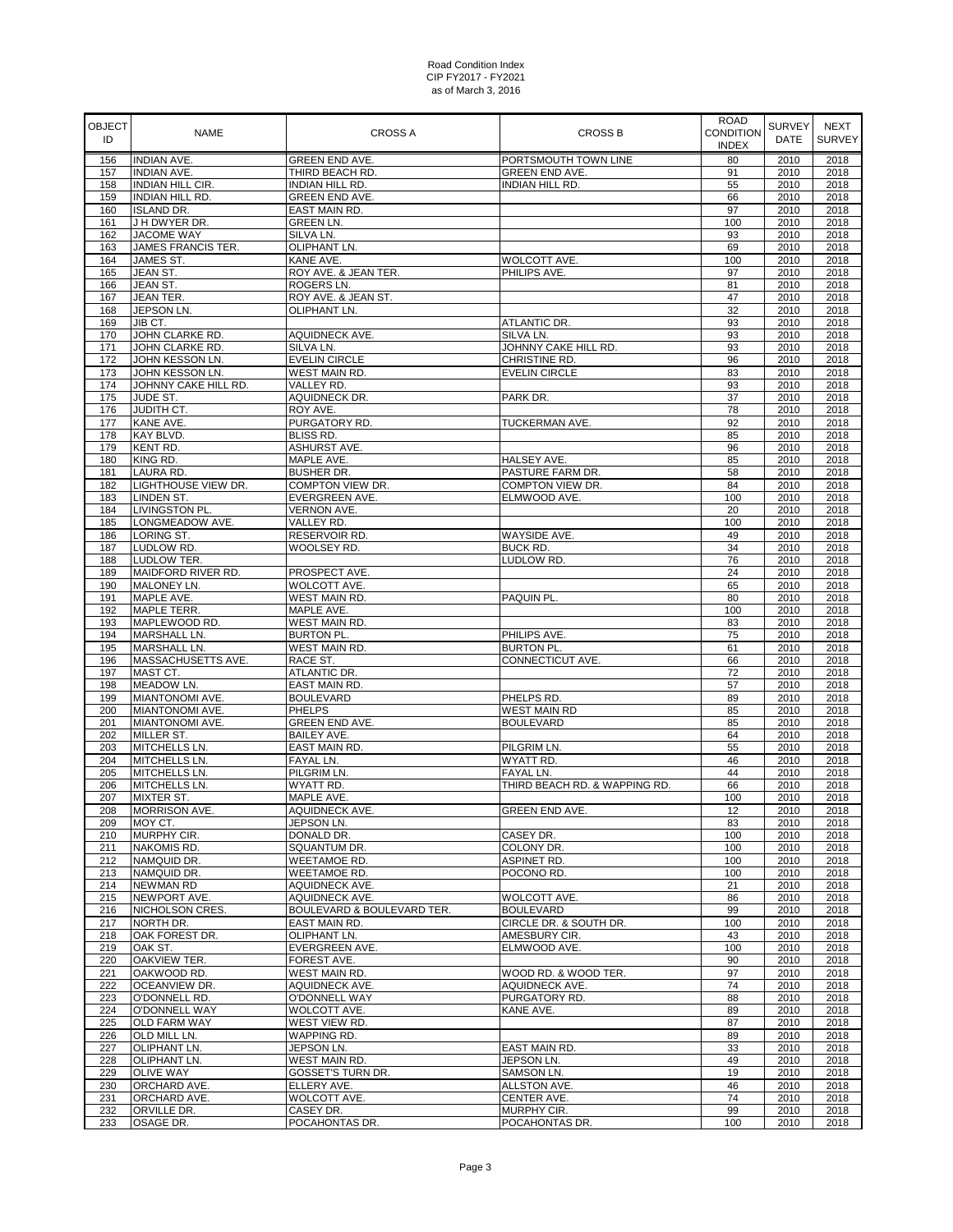| OBJECT<br>ID | <b>NAME</b>                         | <b>CROSS A</b>                                              | CROSS B                                         | <b>ROAD</b><br><b>CONDITION</b><br><b>INDEX</b> | <b>SURVEY</b><br>DATE | <b>NEXT</b><br><b>SURVEY</b> |
|--------------|-------------------------------------|-------------------------------------------------------------|-------------------------------------------------|-------------------------------------------------|-----------------------|------------------------------|
| 234          | PADDOCK LN.                         | <b>ISLAND DR.</b>                                           |                                                 | 92                                              | 2010                  | 2018                         |
| 235          | PAQUIN PL.                          | MAPLE AVE.                                                  |                                                 | 97                                              | 2010                  | 2018                         |
| 236          | PARADISE AVE.                       | GREEN END AVE. & BERKELEY AVE.                              | PROSPECT AVE.                                   | 65                                              | 2010                  | 2018                         |
| 237          | PARADISE AVE.                       | PROSPECT AVE.                                               | TUCKERMAN AVE. & PURGATORY RD.                  | 62                                              | 2010                  | 2018                         |
| 238          | PARADISE BROOK FARM RD.             | MAIDFORD RIVER RD. & RIVER RUN RD.<br><b>AQUIDNECK AVE.</b> |                                                 | 44                                              | 2010                  | 2018                         |
| 239<br>240   | PARK DR.<br>PASTURE FARM DR.        | <b>BUSHER DR.</b>                                           | JUDE ST.<br>LAURA RD.                           | 26<br>68                                        | 2010<br>2010          | 2018<br>2018                 |
| 241          | PASTURE FARM DR.                    | LAURA RD.                                                   |                                                 | 82                                              | 2010                  | 2018                         |
| 242          | PASTURE FARM DR.                    | WEST MAIN RD.                                               | <b>BUSHER DR.</b>                               | 75                                              | 2010                  | 2018                         |
| 243          | PAUL AVE.                           | <b>BAILEY TERR.</b>                                         | HIGH ST.                                        | 92                                              | 2010                  | 2018                         |
| 244          | PAUL AVE.                           | WILLOW AVE.                                                 | <b>BAILEY TERR.</b>                             | 100                                             | 2010                  | 2018                         |
| 245          | PEACE ST.                           | <b>BEACON ST.</b>                                           |                                                 | 75                                              | 2010                  | 2018                         |
| 246          | PECKHAM AVE.                        | INDIAN AVE.                                                 | VAUCLUSE AVE.                                   | 70                                              | 2010                  | 2018                         |
| 247          | PECKHAM AVE.                        | WAPPING RD.                                                 | VAUCLUSE AVE.                                   | 40                                              | 2010                  | 2018                         |
| 248          | PECKHAM LN.                         | <b>WAPPING RD.</b>                                          |                                                 | 46                                              | 2010                  | 2018                         |
| 249          | PEQUOT LN.                          | BROWNS LN.                                                  | POCAHONTAS DR.                                  | 90                                              | 2010                  | 2018                         |
| 250          | PERRY AVE.                          | WOLCOTT AVE.                                                |                                                 | 53                                              | 2010                  | 2018                         |
| 251<br>252   | PHELPS RD.<br>PHILIPS AVE.          | <b>BOULEVARD</b><br>JEAN ST.                                | MIANTONOMI AVE.<br>MARSHALL LN.                 | 97<br>71                                        | 2010<br>2010          | 2018<br>2018                 |
| 253          | PIPPIN RD.                          | PORTER RD.                                                  | <b>BARTLETT RD.</b>                             | 66                                              | 2010                  | 2018                         |
| 254          | PLYMOUTH AVE.                       | CONTINENTAL DR.                                             | CONCORD DR.                                     | 100                                             | 2010                  | 2018                         |
| 255          | POCAHONTAS DR.                      | BROWNS LN.                                                  | ALGONQUIN DR.                                   | 100                                             | 2010                  | 2018                         |
| 256          | POCONO RD.                          | SQUANTUM DR.                                                | NAMQUID DR.                                     | 94                                              | 2010                  | 2018                         |
| 257          | PORTER RD.                          | BARTLETT RD. & BALDWIN RD.                                  | PIPPIN RD.                                      | 60                                              | 2010                  | 2018                         |
| 258          | PROSPECT AVE.                       | AQUIDNECK AVE.                                              | RIVER RUN RD.                                   | 87                                              | 2010                  | 2018                         |
| 259          | PROSPECT AVE.                       | RIVER RUN RD.                                               | PARADISE AVE.                                   | 54                                              | 2010                  | 2018                         |
| 260          | PURGATORY LN.                       | PURGATORY RD.                                               |                                                 | 96                                              | 2010                  | 2018                         |
| 261          | PURGATORY RD.                       | AQUIDNECK AVE.                                              | WOLCOTT AVE                                     | 69                                              | 2010                  | 2018                         |
| 262          | PURGATORY RD.                       | WOLCOTT AVE.                                                | TUCKERMAN AVE.                                  | 54                                              | 2010                  | 2018                         |
| 263          | RACE ST.                            | <b>BEACON ST.</b>                                           | CONNECTICUT AVE.                                | 88                                              | 2010                  | 2018                         |
| 264<br>265   | <b>REARDON DR.</b><br>REGO RD.      | AQUIDNECK AVE.<br>MAPLEWOOD RD.                             | EAST MAIN RD.                                   | 17<br>92                                        | 2010<br>2010          | 2018<br>2018                 |
| 266          | RENFREW AVE.                        | NEWPORT AVE.                                                | BRIARWOOD AVE.                                  | $\overline{4}$                                  | 2010                  | 2018                         |
| 267          | <b>RENFREW AVE.</b>                 | RESERVOIR RD.                                               | NEWPORT AVE.                                    | 100                                             | 2010                  | 2018                         |
| 268          | <b>RENFREW PK.</b>                  | ALLSTON AVE.                                                | ELLERY AVE.                                     | 24                                              | 2010                  | 2018                         |
| 269          | RESERVOIR RD.                       | AQUIDNECK AVE.                                              | WOLCOTT AVE.                                    | 67                                              | 2010                  | 2018                         |
| 270          | RESERVOIR RD.                       | WOLCOTT AVE.                                                | <b>TONI-LYNN</b>                                | 45                                              | 2010                  | 2018                         |
| 271          | <b>RESTMERE TER.</b>                | MIANTONOMI AVE.                                             |                                                 | 100                                             | 2010                  | 2018                         |
| 272          | RIDGEWOOD RD.                       | MAPLEWOOD RD. & ROCKWOOD RD.                                |                                                 | 91                                              | 2010                  | 2018                         |
| 273          | RIVER RUN RD.                       | PROSPECT AVE.                                               | MAIDFORD RIVER RD. & PARADISE<br>BROOK FARM RD. | 44                                              | 2010                  | 2018                         |
| 274          | RIVERVIEW AVE.                      | GREEN END AVE.                                              | <b>WAPPING RD.</b>                              | 17                                              | 2010                  | 2018                         |
| 275          | ROCKWOOD RD.                        | WEST MAIN RD. & CODDINGTON HWY.                             | MAPLEWOOD RD. & RIDGEWOOD RD.                   | 90                                              | 2010                  | 2018                         |
| 276<br>277   | ROGERS LN.<br>ROGERS LN.            | <b>BURTON PL.</b><br>WEST MAIN RD.                          | <b>BURTON PL.</b>                               | 61<br>40                                        | 2010<br>2010          | 2018<br>2018                 |
| 278          | ROOSTER'S WAY                       | WEST VIEW RD.                                               |                                                 | 75                                              | 2010                  | 2018                         |
| 279          | ROSA RD.                            | MAPLE AVE.                                                  |                                                 | 100                                             | 2010                  | 2018                         |
| 280          | ROSEART TERR.                       | JEAN TER.                                                   |                                                 | 69                                              | 2010                  | 2018                         |
| 281          | ROSEDALE AVE.                       | WEST MAIN RD.                                               |                                                 | 49                                              | 2010                  | 2018                         |
| 282          | ROSEDALE CT.                        | STOCKTON DR.                                                |                                                 | 27                                              | 2010                  | 2018                         |
| 283          | <b>ROSEDALE TERR.</b>               | ROSEDALE AVE.                                               |                                                 | 31                                              | 2010                  | 2018                         |
| 284          | ROY AVE.                            | MARSHALL LN.                                                | JEAN ST. & JEAN TER.                            | 67                                              | 2010                  | 2018                         |
| 285          | <b>RUSSET RD</b>                    | <b>BALDWIN RD.</b>                                          | PORTER RD.                                      | 58                                              | 2010                  | 2018                         |
| 286          | RUTH ST.                            | ROY AVE.                                                    | PHILIPS AVE.                                    | 97                                              | 2010                  | 2018                         |
| 287          | SACHUEST DR.<br><b>SACHUEST WAY</b> | SACHUEST WAY & BAYBERRY LN.<br>GREEN END AVE.               |                                                 | 99                                              | 2010                  | 2018                         |
| 288<br>289   | SAIL CT.                            | ATLANTIC DR.                                                | SACHUEST DR. & BAYBERRY LN.                     | 99<br>96                                        | 2010<br>2010          | 2018<br>2018                 |
| 290          | SAKONNET TER.                       | RIVERVIEW AVE.                                              | RIVERVIEW AVE.                                  | 53                                              | 2010                  | 2018                         |
| 291          | SAMSON LN.                          | <b>GREEN LN.</b>                                            | GOSSET'S TURN DR.                               | 15                                              | 2010                  | 2018                         |
| 292          | SEABOARD CT.                        | HIGH ST.                                                    |                                                 | 92                                              | 2010                  | 2018                         |
| 293          | SEASCAPE AVE.                       | WOLCOTT AVE.                                                | NEWPORT AVE.                                    | 100                                             | 2010                  | 2018                         |
| 294          | SERENITY DR.                        | COMPTON VIEW DR.                                            |                                                 | 90                                              | 2010                  | 2018                         |
| 295          | SHANGRI-LA LN.                      | <b>VERNON AVE.</b>                                          | <b>BOULEVARD</b>                                | 100                                             | 2010                  | 2018                         |
| 296          | SHAW CT.                            | HIGH ST.                                                    |                                                 | 100                                             | 2010                  | 2018                         |
| 297          | SHERMAN LN.                         | MAPLE AVE.                                                  | CODDINGTON HWY.                                 | 93                                              | 2010                  | 2018                         |
| 298<br>299   | SHERRI LN.<br>SHERWOOD RD.          | ADELAIDE AVE.<br>GIBSON RD.                                 |                                                 | 10<br>62                                        | 2010<br>2010          | 2018<br>2018                 |
| 300          | SHORE DR                            | <b>ESPLANADE</b>                                            |                                                 | 100                                             | 2010                  | 2018                         |
| 301          | SILVA LN.                           | JOHN CLARKE RD.                                             |                                                 | 100                                             | 2010                  | 2018                         |
| 302          | SILVEIRA DR.                        | PECKHAM LN.                                                 |                                                 | 74                                              | 2010                  | 2018                         |
| 303          | SIMMONS TER.                        | MIANTONOMI AVE.                                             |                                                 | 99                                              | 2010                  | 2018                         |
| 304          | SMITHFIELD DR.                      | HAYMAKER RD.                                                |                                                 | 100                                             | 2010                  | 2018                         |
| 305          | SMYTHE ST.                          | WEST MAIN RD.                                               | MAPLE AVE.                                      | 96                                              | 2010                  | 2018                         |
| 306          | SOUTH DR.                           | EAST MAIN RD.                                               | NORTH DR. & CIRCLE DR.                          | 100                                             | 2010                  | 2018                         |
| 307          | SPINNAKER CT.                       | ATLANTIC DR.                                                |                                                 | 87                                              | 2010                  | 2018                         |
| 308          | SPRUCE AVE.                         | GREEN END AVE.                                              |                                                 | 92                                              | 2010                  | 2018                         |
| 309<br>310   | SQUANTUM CT.<br>SQUANTUM DR.        | SQUANTUM DR.<br>ASPINET RD.                                 | ALGONQUIN DR.                                   | 100<br>93                                       | 2010<br>2010          | 2018<br>2018                 |
|              |                                     |                                                             |                                                 |                                                 |                       |                              |